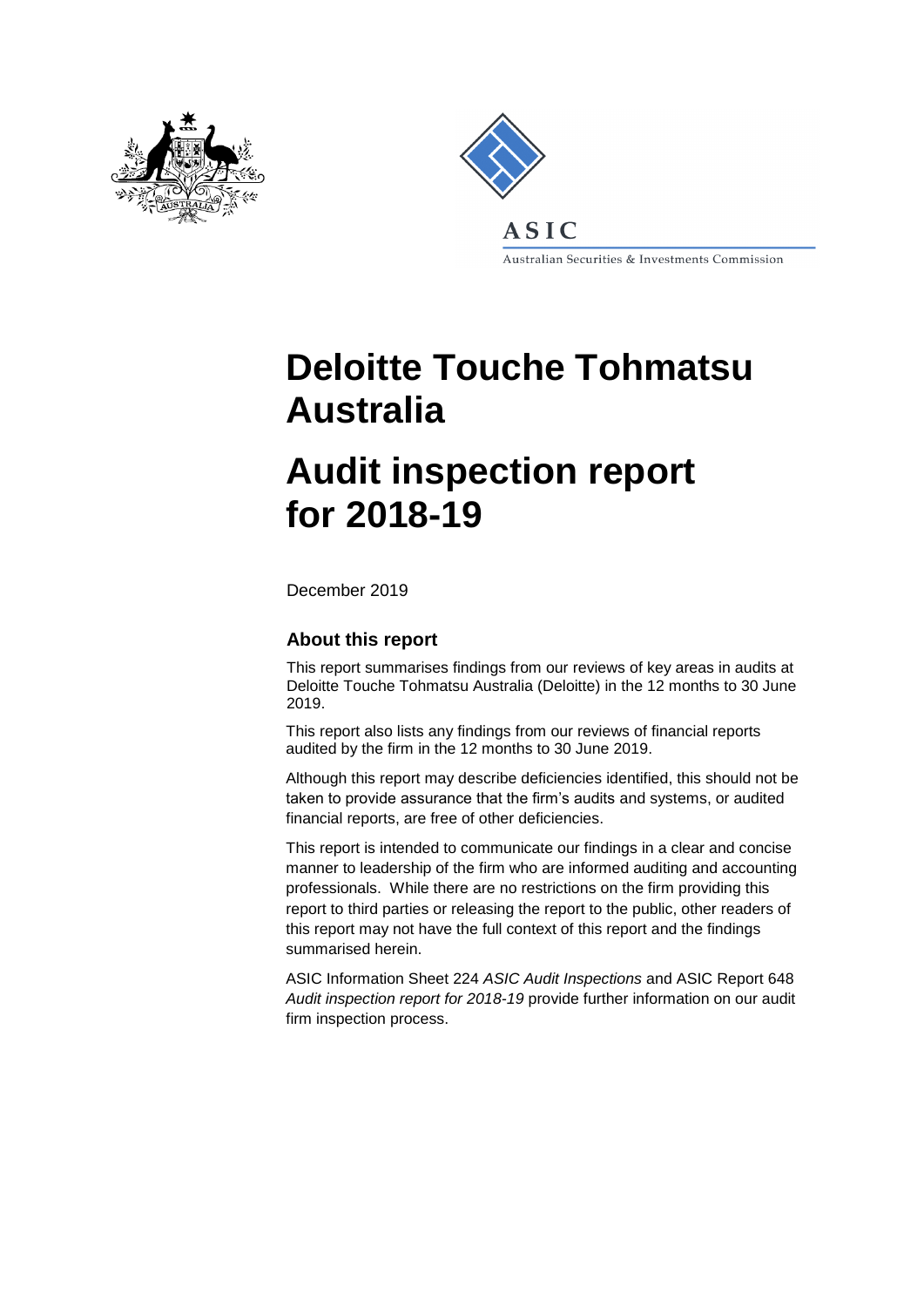## **Background**

- 1 ASIC's audit inspections involve the review of key areas in the audits of listed entities and other public interest entities.
- 2 This report summarises our findings from audit reviews substantially completed in the 12 months to 30 June 2019, and financial reporting surveillances relating to entities audited by Deloitte completed in the 12 months to 30 June 2019. If it has not already done so, the firm should identify underlying root causes for the matters reported, and for findings from internal and peer reviews, and implement new and improved actions to achieve sustainable improvements in audit quality.
- 3 More information can be found in detailed comment forms provided separately to the firm (matters in Tables 1 and 2). The comment forms include the firm's response to our findings.
- 4 This report does not include details of enforcement actions (if any) involving members of the firm that may have been underway or finalised in the 12 month period.

### **Audit file review findings**

- 5 In our view, the auditor did not obtain reasonable assurance that the financial report was free of material misstatement in 6 of the 19 key areas reviewed in total across 6 audits reviewed at the firm (32% of the key areas reviewed). A limited number of audits and audit areas were selected for review on a risk basis, and so caution is needed in generalising from the results to all audits conducted by the firm and all areas of those audits.
- 6 Table 1 summarises the findings. The firm did not necessarily agree with all of our findings. The findings should not be taken to infer that the financial report was materially misstated, but rather that the auditor did not obtain sufficient evidence to support their opinion.

| <b>Entity</b> | Areas with<br>findings           | <b>Findings</b>                                                                                                                                                                                                                                       |
|---------------|----------------------------------|-------------------------------------------------------------------------------------------------------------------------------------------------------------------------------------------------------------------------------------------------------|
| Entity A      | 3 of the 3 key<br>areas reviewed | <i>Revenue and receivables – the auditor did not perform controls or</i><br>$\bullet$<br>substantive testing on whether customers were billed at contracted<br>rates. The auditor tested only two invoices for the existence of<br>trade receivables. |
|               |                                  | Impairment of non-current assets – the auditor did not adequately<br>$\bullet$<br>consider the estimated useful lives of infrastructure assets.                                                                                                       |
|               |                                  | Financial instrument valuation – the auditor did not adequately<br>$\bullet$<br>identify, quantify and evaluate variances in the valuation<br>determined by the audited entity due to differences in prices,                                          |

#### **Table 1: Audit file review findings – risk of material misstatement**